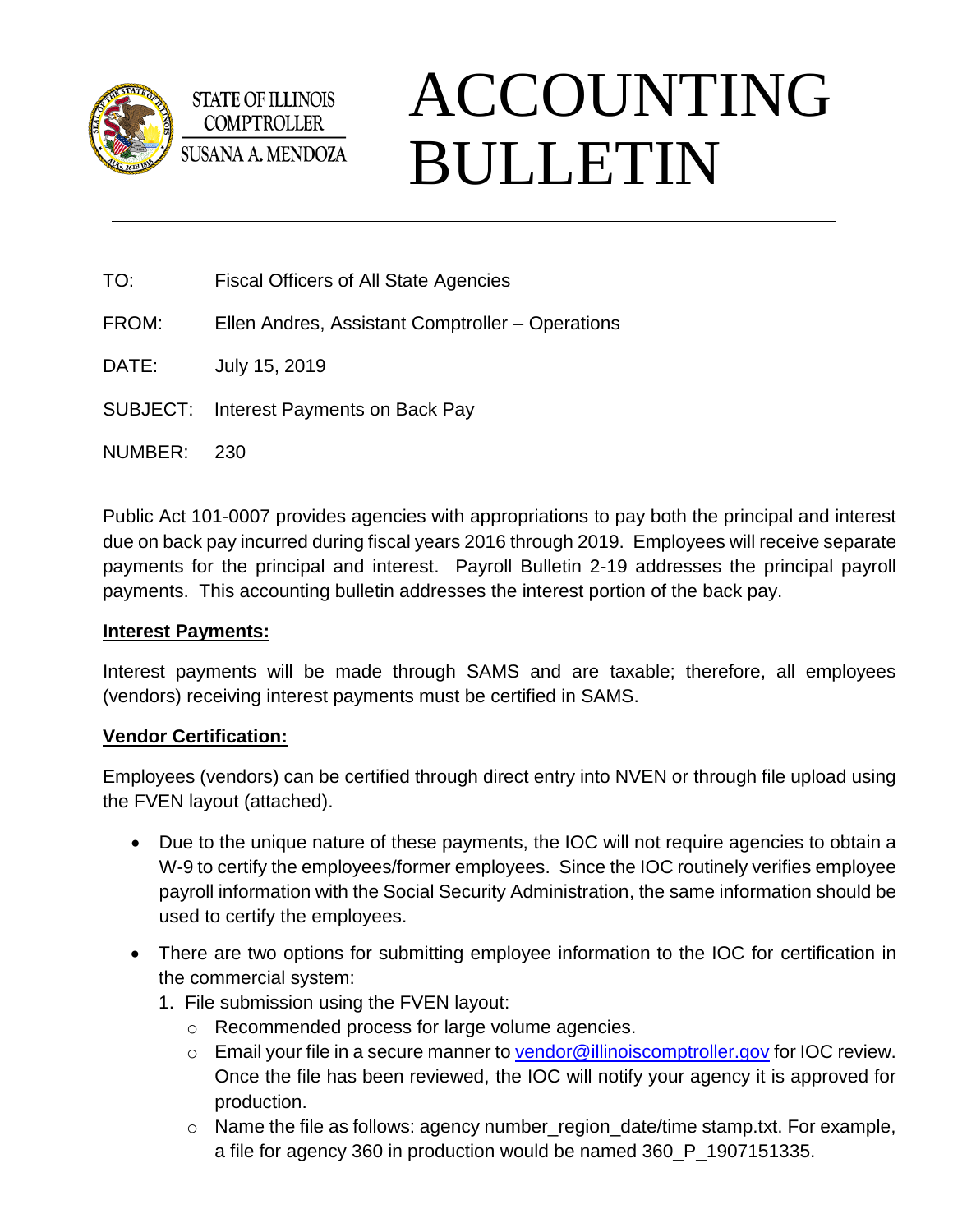- o Coordinate the manner that the approved production file will be sent to the IOC. The Vendor Unit can be contacted at (217) 782-3608.
- 2. Direct entry into NVEN:
	- o Accounting Bulletins 153, 166, and 207 provide direction on how to enter into the NVEN screen.
	- o If you have a user that needs to obtain access to NVEN in SAMS, please see Accounting Bulletin 153 and complete and submit the "Request for Access to the New Vendor Entry Screen" form.
- 1099-INT forms will be sent to employees whose interest payments total \$10 or more. Please notify your employees to expect these forms next January.
- It takes a minimum of two business days to certify a vendor with the IRS, regardless of the method used. This should be considered for the timing of the submission of your voucher file (900M).
- Please do not submit a file without first confirming the successful certification of a random sample of your employees. Confirmation can be made by using the SAMS VEN2 screen, the SAMS Warehouse Table (WH\_VENDOR), or by searching our website.

### **Processing the Interest Payments**

After the employees have been certified, the interest payments can be processed through the commercial system on the 900M file.

- Use Detail Object Code 1994 Other Interest Penalty Not Elsewhere Classified.
- The voucher text should state "Back pay interest for state employee."
- Warrants will be mailed to the addresses used on the 900M, regardless of the address used to certify the employee. Please ensure you have the most up-to-date address for each employee.

#### **Direct Deposit**

- All warrants will be mailed to employees unless they are already signed up for direct deposit in the commercial system. Please do not submit the SCO-400 or SCO-400R. This is not a recurring payment; therefore, they should not sign up for direct deposit.
- This is not an employee reimbursement; therefore the \$2.50 hardcopy fee is not applicable.
- Direct deposit authorizations remain active in the IOC's system for 24 months. If an employee has not received a reimbursement payment in the last 24 months, their authorization has become inactive and they will be sent a hardcopy warrant.

If you have any questions concerning this bulletin, please contact Karla Grigsby, Manager of Voucher Control at (217) 782-3608. Agencies may access this and other Accounting and Payroll Bulletins on the IOC website at [http://www.illinoiscomptroller.gov/agencies.](http://www.illinoiscomptroller.gov/agencies)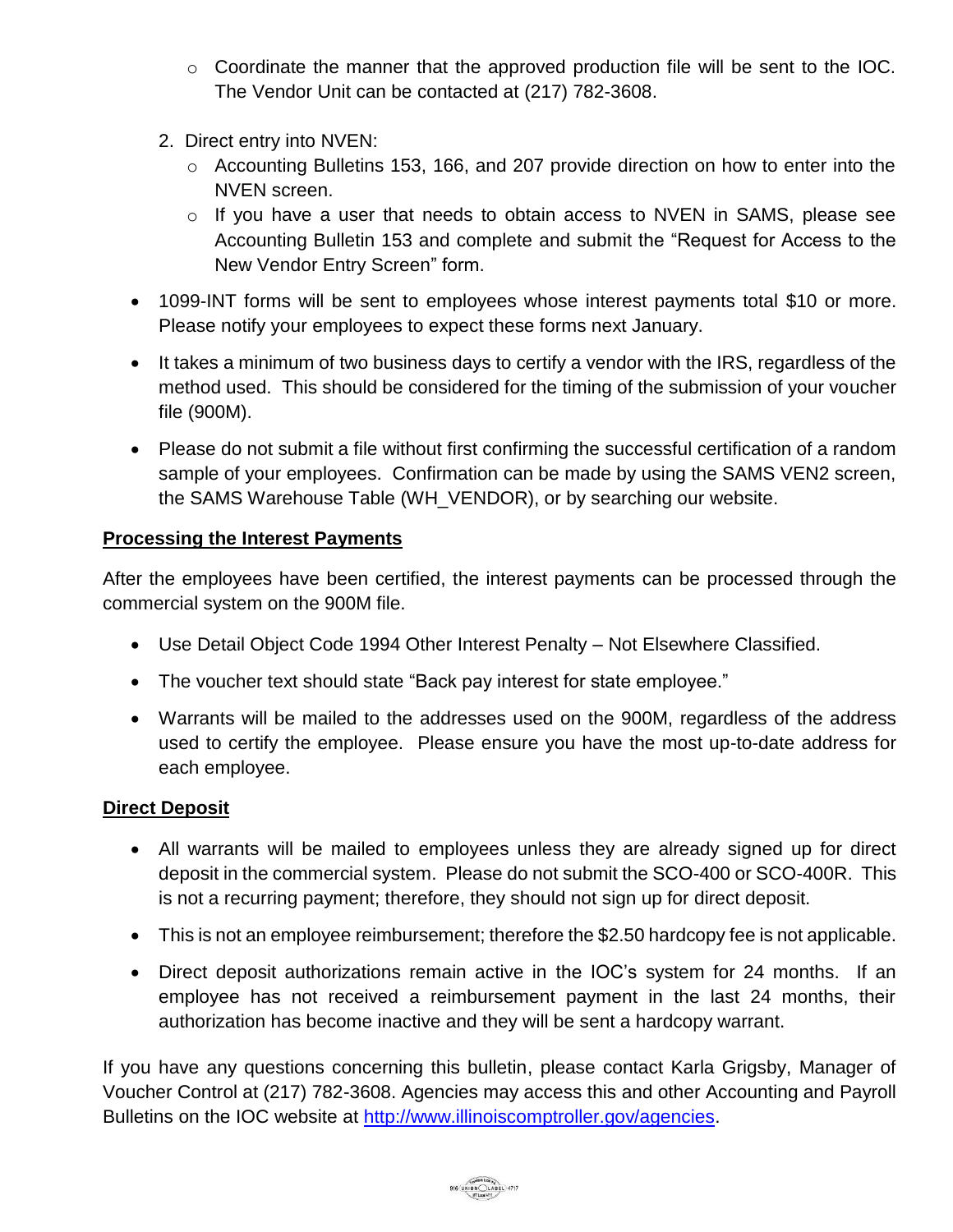## **FVEN**

**Length = 162**

## **HEADER RECORD**

| <b>DATA ELEMENT</b> | <b>FROM</b> | <b>THRU</b> | <b>PICTURE</b> | <b>COMMENTS</b>            |
|---------------------|-------------|-------------|----------------|----------------------------|
| <b>AGH-AGY</b>      | 1           | 3           | X(03)          | <b>Agency number</b>       |
| <b>FILLER</b>       | 4           | 4           | X(01)          | <b>Space</b>               |
| <b>AGH-DATE</b>     | 5           | 12          | 9(08)          | <b>Date of Transmittal</b> |
| <b>FILLER</b>       | 13          | 162         | X(149)         | <b>Spaces</b>              |